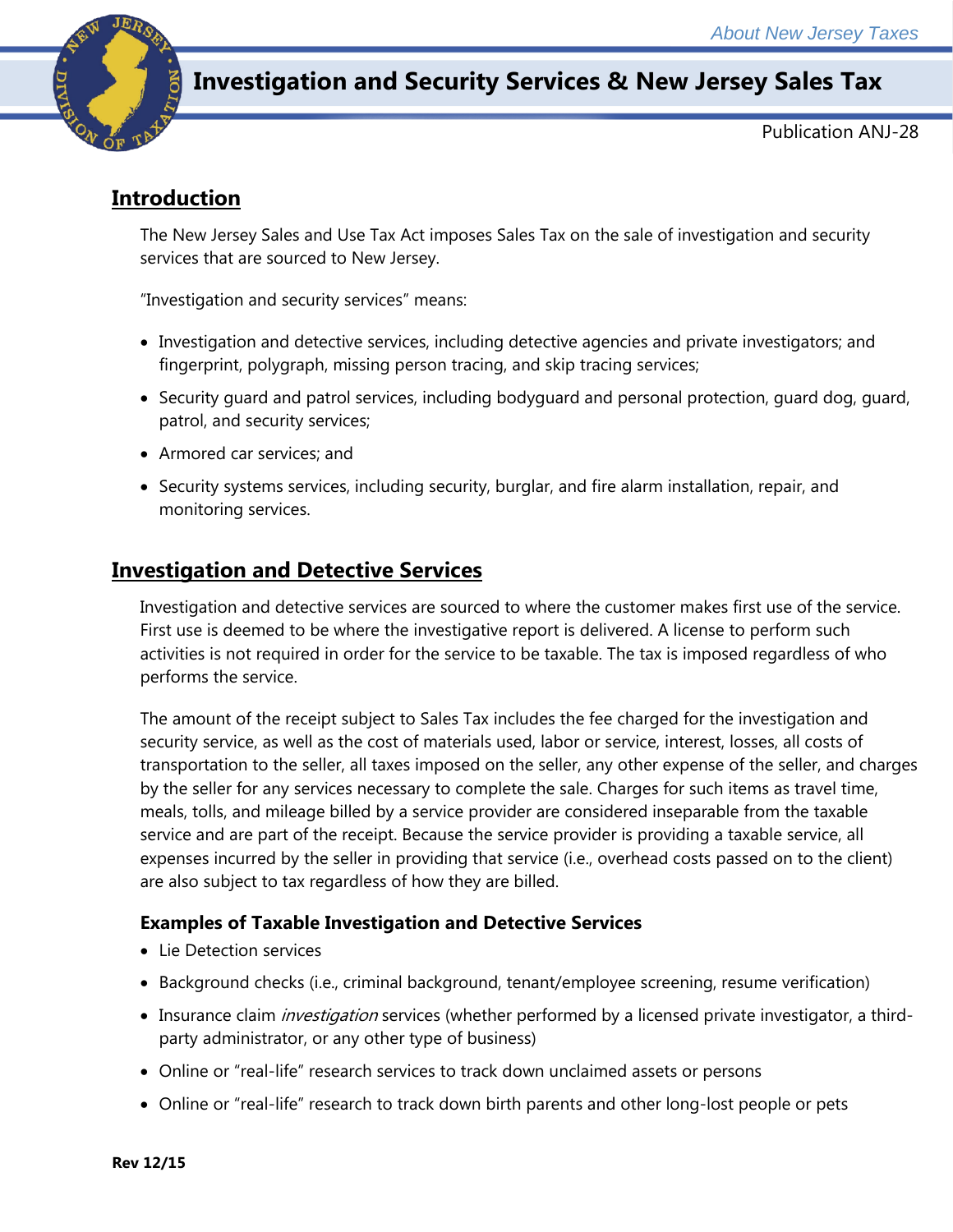• Fingerprint, polygraph, and skip tracing services

#### **Examples of Nontaxable Services**

These services are not investigative or detective services and are not taxable:

- Charges by a business hired by an attorney to serve subpoenas and court summonses
- Skycap services performed at an airport
- Ticket and baggage checks to verify a passenger's identity
- Insurance claim *adjustment* services (e.g., evaluation of liability or damages, settlement negotiations, trial preparation, and settlement of claim)

When purchasing property and services that are actually transferred to the client, service providers may issue a fully completed **New Jersey Resale Certificate** (**[Form ST-3](http://www.state.nj.us/treasury/taxation/pdf/other_forms/sales/st3.pdf)**) or the **Streamlined Sales and Use Tax Agreement Certificate of Exemption** (**[Form ST-SST](http://www.state.nj.us/treasury/taxation/pdf/other_forms/sales/st_sst.pdf)**) to the supplier and not pay Sales Tax. Examples of such property include: photographs, video cassettes, DVDs, thumb drives (for the purpose of surveillance), and printing and copy charges related to the investigative report. The service provider may also provide a resale certificate to another service provider when subcontracting investigative and detective services.

### **Security Guard and Patrol Services**

Security guard and patrol services are sourced where the customer makes first use of the service. Since security guard and patrol services are specific to an actual location, they are sourced to the location of the property being guarded. Thus, security guard and patrol services performed at a location in New Jersey are subject to tax.

### **Armored Car and Cash Management Services**

Armored car services that are performed entirely within New Jersey are subject to Sales Tax. If the service is not performed entirely within New Jersey, then the service is sourced to the customer's location. Thus, if the customer's location is in New Jersey, regardless of whether goods are picked up or delivered to that location, the service is subject to Sales Tax.

An armored car company may charge separately for armored car services and cash management services. The cash management services are not taxable if they are separately stated from the taxable armored car services.

#### **Examples of Armored Car Service Charges**

- Armored transportation delivery and pickup of coin and currency
- Excess bin charges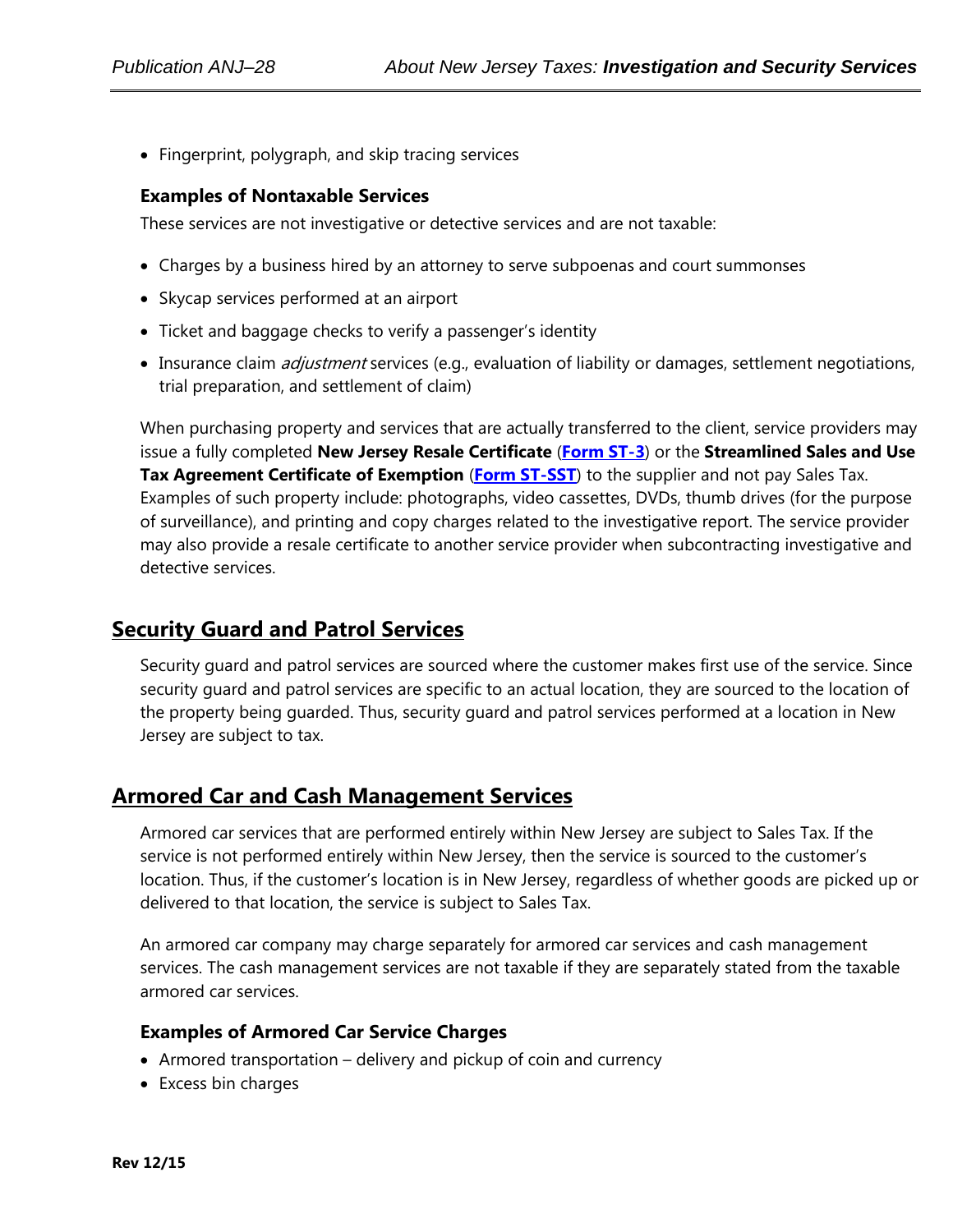- Excess bag charges
- Excess skid charges
- Emergency armored delivery or unscheduled trips
- Federal Reserve trips

#### **Examples of Cash Management Services**

- ATM cassette preparation: unloading an ATM's cassette, verifying, counting currency, placing cash into the empty ATM cassette, reloading, and sealing it
- Change order preparation: preparing coin and currency for delivery to a customer's location
- Currency verifying: counting inbound and outbound currency to verify cash amounts
- Deposit processing: counting, verifying, and consolidating (wrapping, banding, rolling) customer deposits
- Envelope processing: verifying commercial drop envelope deposits; counting currency, coin, and checks; consolidating (wrapping, banding, and rolling currency and coin) for deposit

### **Security Systems Services**

Charges for the installation and monitoring of security systems are subject to tax. Installation is taxable even if the installation results in a capital improvement to real property. Thus, the installation of hardwired security systems, where the wires are placed within the walls, is subject to Sales Tax. The installation of mobile or portable alarm systems, closed circuit television systems (cameras, monitors, recorders), and alarm systems which are rented or leased is also subject to tax.

Sales of security systems are taxable whether they are sold to individual property owners or to contractors. If a property owner hires a contractor to permanently attach a system to real property, the contractor pays tax when he or she purchases the system but does not charge tax to the property owner on the materials portion of the bill. However, if the contractor combines the charges for the nontaxable materials with the charges for the taxable installation and shows a lump-sum total on the customer's invoice, the entire amount is subject to tax.

Any contractor or subcontractor performing a taxable capital improvement is required to collect Sales Tax from the person that they are performing the service for, regardless of whether such person is another contractor or the property owner.

See **[S&U-3](http://www.state.nj.us/treasury/taxation/pdf/pubs/sales/su3.pdf)**, Contractors and New Jersey Taxes, and **[Notice to Construction Industry: Obligation of](http://www.state.nj.us/treasury/taxation/pdf/constructionnotice.pdf)  [Subcontractor to Collect Sales Tax](http://www.state.nj.us/treasury/taxation/pdf/constructionnotice.pdf)** for additional information.

### **Registration**

New Jersey law requires all businesses to register with the State for tax purposes at least 15 business days before starting business. To fulfill the registration obligation, you can print out then file a **Business Registration Application** (**[Form NJ-REG](http://www.state.nj.us/treasury/revenue/revprnt.shtml)**) by mail. You can file **[online](http://www.state.nj.us/treasury/revenue/revprnt.shtml)** through the Division